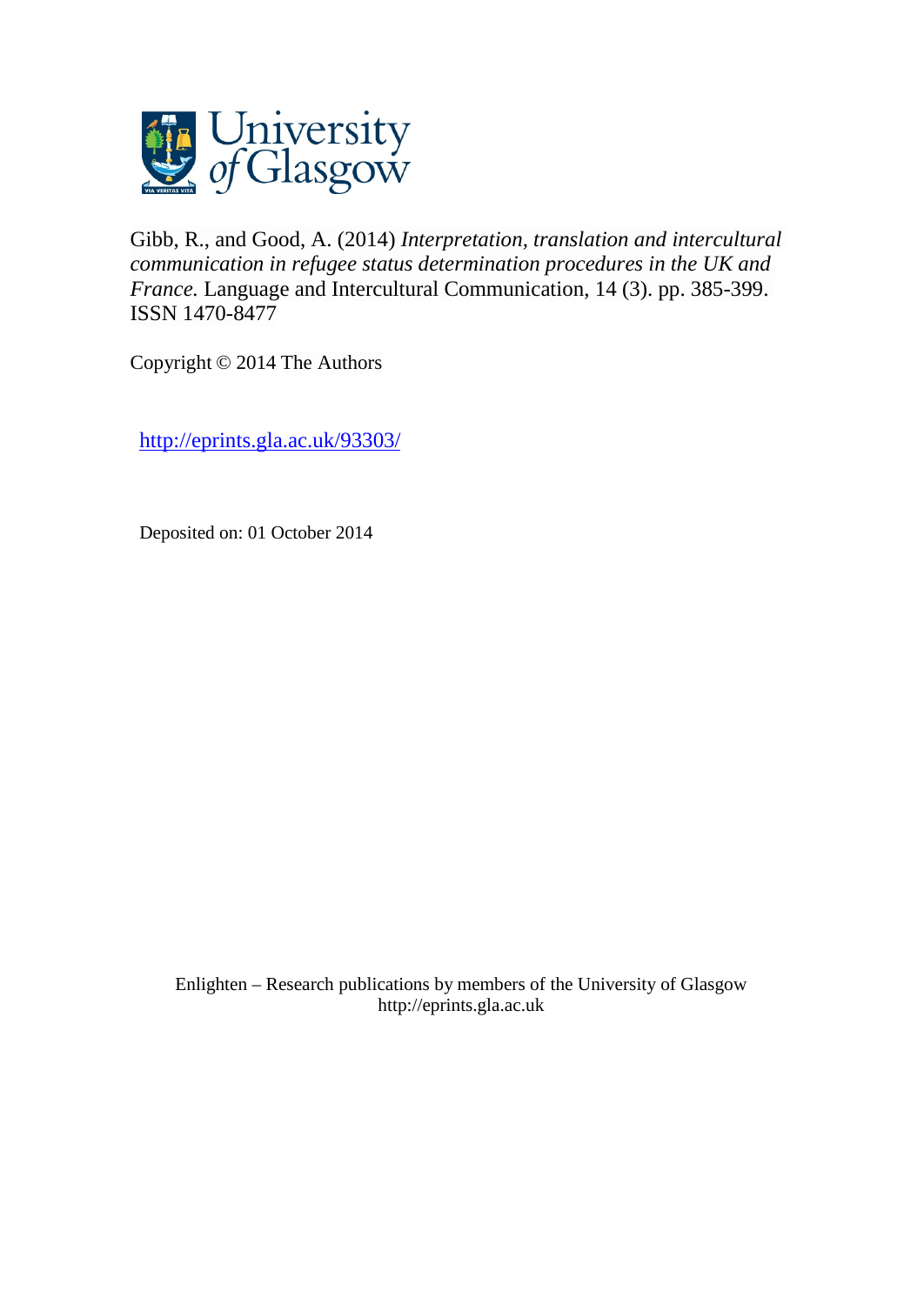# Interpretation, translation and intercultural communication in refugee status determination procedures in the UK and France

Robert Gibb<sup>a</sup> and Anthony Good<sup>b\*</sup>

<sup>a</sup>School of Social and Political Sciences, University of Glasgow, Adam Smith Building, 40 Bute Gardens, Glasgow G12 8RT, UK; <sup>b</sup>School of Social and Political Science, University of Edinburgh, 7 Buccleuch Place, Edinburgh EH8 9LW, UK

This article explores the interplay between language and intercultural communication within refugee status determination procedures in the UK and France, using material taken from ethnographic research that involved a combination of participant observation, semi-structured interviews and documentary analysis in both countries over a two-year period (2007–2009). It is concerned, in particular, to examine the role played by interpreters in facilitating intercultural communication between asylum applicants and the different administrative and legal actors responsible for assessing or defending their claims. The first section provides an overview of refugee status determination procedures in the UK and France, introducing the main administrative and legal contexts of the asylum process within which interpreters operate in the two countries. The second section compares the organisation of interpreting services, codes of conduct for interpreters and institutional expectations about the nature of interpreters' activity on the part of the relevant UK and French authorities. The third section then explores some of the practical dilemmas for interpreters and barriers to communication that exist in refugee status determination procedures in the two countries. The article concludes by emphasising the complex and active nature of the interpreter's role in UK and French refugee status determination procedures.

Keywords: interpretation; translation; refugee status determination procedures; interpreters; UK; France

Cet article examine l'interaction entre le langage et la communication interculturelle dans les procédures de détermination du statut de réfugié au Royaume-Uni et en France. Il s'appuie sur les résultats d'une recherche ethnographique (observation participante, entretiens semi-directifs et analyse documentaire) menée entre 2007 et 2009 dans les deux pays. En particulier, il s'attache à examiner le rôle joué par les interprètes en facilitant la communication interculturelle entre les demandeurs d'asile et les différents acteurs administratifs et juridiques chargés de l'examen ou de la défense de leurs demandes. L'article est divisé en trois parties: la première donne un aperçu des procédures de détermination du statut de réfugié au Royaume-Uni et en France; la deuxième compare l'organisation des services d'interprétariat, les codes de déontologie pour interprètes, et les attentes institutionnelles concernant l'activité de l'interprète dans les deux pays; et la troisième examine les dilemmes pratiques auxquels les interprètes sont souvent confrontés et les obstacles à la communication qui existent dans les procédures d'asile au Royaume-Uni et en France. L'article conclut en insistant sur le rôle complexe et actif joué par l'interprète dans les procédures de détermination du statut de réfugié dans les deux pays.

© 2014 The Author(s). Published by Taylor & Francis

This is an Open Access article distributed under the terms of the Creative Commons Attribution License [\(http://creativecommons.](http://creativecommons.org/licenses/by/3.0) [org/licenses/by/3.0](http://creativecommons.org/licenses/by/3.0)), which permits unrestricted use, distribution, and reproduction in any medium, provided the original work is properly cited. The moral rights of the named author(s) have been asserted.

<sup>\*</sup>Corresponding author. Email: [Robert.Gibb@glasgow.ac.uk](mailto:Robert.Gibb@glasgow.ac.uk)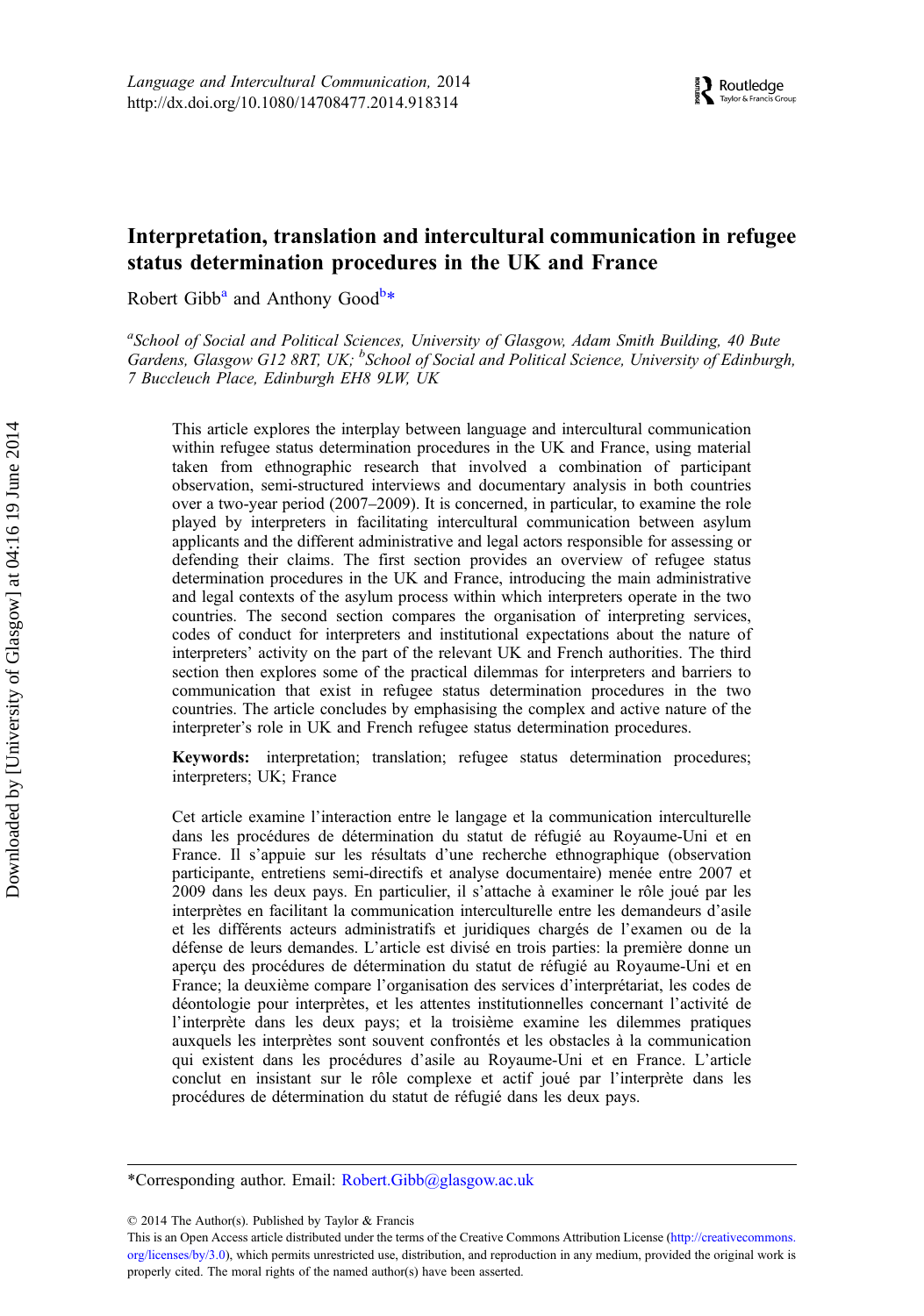#### 2 R. Gibb and A. Good

Mots clés: interprétation; traduction; procédures de détermination du statut de réfugié; interprètes; Royaume-Uni; France

# Introduction

Article 1A(2) of the 1951 United Nations Convention Relating to the Status of Refugees defines a 'refugee' as someone who has a 'well-founded fear of being persecuted for reasons of race, religion, nationality, membership of a particular social group or political opinion'. The administrative and legal procedures adopted by signatories to the convention for determining whether an individual satisfies this definition characteristically involve complex processes of cultural and linguistic translation and interpretation. In the following article, we explore the interplay between language and intercultural communication within refugee status determination procedures in the UK and France, comparing the ways in which linguistic and intercultural issues are addressed, in theory and in practice, in the two countries. We will be concerned, in particular, to examine the role played by interpreters in facilitating intercultural communication between, on the one hand, asylum applicants and, on the other, the different administrative and legal actors (e.g. civil servants, rapporteurs, lawyers and judges) responsible for assessing or defending their claims.

The United Nations High Commissioner for Refugees (UNHCR) Handbook recommends that '[t]he applicant should be given the necessary facilities, including the services of a competent interpreter, for submitting his [sic] case to the authorities concerned' (UNHCR [1992\)](#page-15-0) [para. 192 (iv)]. Similarly, para. 13 of the Introduction to the European Council Directive 2005/85/EC of 1 December 2005 (the 'Procedures Directive') states that:

the procedure in which an application for asylum is examined should normally provide an applicant at least with (…) access to the services of an interpreter for submitting his/her case if interviewed by the authorities, (…) and the right to be informed of his/her legal position at decisive moments in the course of the procedure, in a language he/she can reasonably be supposed to understand.

More specifically, Article 13.3(b) of the Procedures Directive asserts, with regard to the personal interview conducted with an asylum applicant, that it is incumbent on Member States to:

select an interpreter who is able to ensure appropriate communication between the applicant and the person who conducts the interview. The communication need not necessarily take place in the language preferred by the applicant for asylum if there is another language which he/she may reasonably be supposed to understand and in which he/she is able to communicate.<sup>[1](#page-12-0)</sup>

Among the issues raised by the wording of the UNHCR recommendation, and by the Procedures Directive in both its original and recast forms, are what constitutes 'appropriate communication', how is the competence of an interpreter to be defined and assessed and how is the applicant's understanding of and ability to communicate in a language other than their preferred one to be defined and established.<sup>[2](#page-12-0)</sup> This article investigates how such questions have been approached within refugee status determination procedures in the UK and France, using material taken from ethnographic research that involved a combination of participant observation, semi-structured interviews and documentary analysis in both countries over a two-year period (2007–2009).

The first section of the article provides an overview of refugee status determination procedures in the UK and France, introducing the main administrative and legal contexts of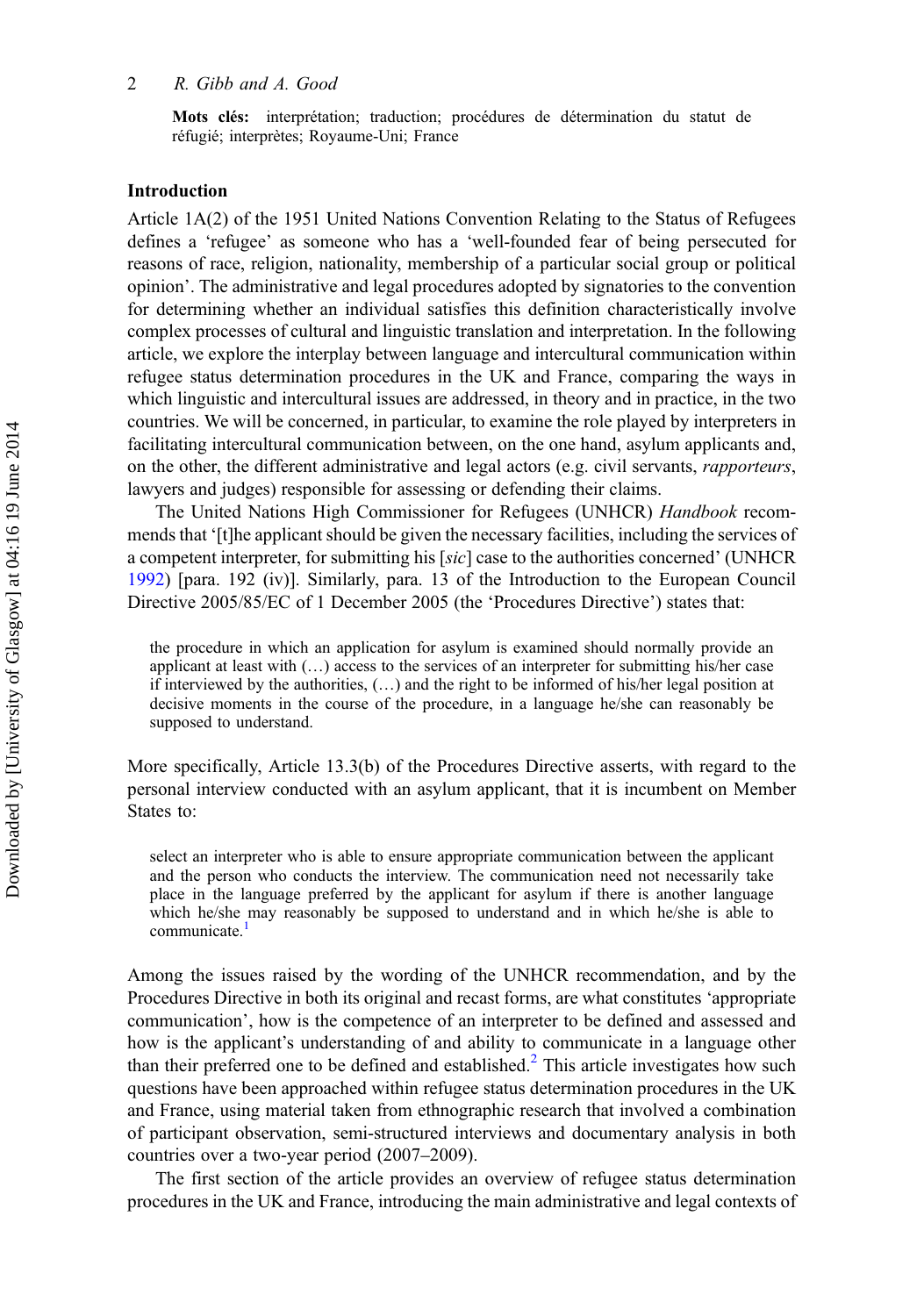the asylum process within which interpreters operate in the two countries. The second section compares the organisation of interpreting services, codes of conduct for interpreters and institutional expectations about the nature of interpreters' activity (particularly with regard to the extent to which this is defined as 'translation' or 'interpretation') on the part of the relevant UK and French authorities. The third section then explores some of the practical dilemmas for interpreters and barriers to communication that exist in refugee status determination procedures in the two countries. The article concludes by emphasising the interplay of language issues and intercultural communication and the complex nature of the interpreter's role in UK and French refugee status determination procedures.

#### Refugee status determination processes in the UK and France

In the UK, asylum claims are administered by a branch of the Home Office: the UK Border Agency (UKBA). As soon as UKBA receives a claim, it conducts a screening interview with the applicant in order to establish their identity and collect basic personal information. A far more detailed interview with a UKBA case-owner takes place a few weeks later. This second interview usually lasts for several hours and follows a rigid question and answer format. The case-owner focuses here on establishing the basic chronology of the applicant's narrative and on testing its internal credibility. At both interviews interpreters hired by UKBA are present.<sup>[3](#page-12-0)</sup>

After the interview, the case-owner must decide whether the asylum claim should be granted or refused. In the former case, the applicant is granted refugee status or another form of international protection, and notified of this decision without any specific reasons being given. More frequently, however, the claim is refused and the case-owner writes a Reasons for Refusal Letter (RFRL) explaining and justifying this decision. Most RFRLs claim that the applicant's story lacks credibility as a result of alleged inconsistencies in their answers or on the grounds that aspects of their narrative are inconsistent with the cited Country of Origin Information (COI) or because their story is deemed inherently unlikely.

An appeal to an Immigration Judge (IJ) in the First-tier Tribunal (Immigration and Asylum Chamber) is possible following most refusals of asylum by UKBA.<sup>[4](#page-13-0)</sup> A solicitor assembles the documents for the appeal, including the appellant's own witness statement as taken down by the solicitor with the aid of their own interpreter, and any relevant COI, but (in England though generally not in Scotland) the advocate who actually represents the appellant in court is normally a barrister (counsel). UKBA is generally represented in court by a Home Office Presenting Officer (HOPO), who is a civil servant rather than a professional lawyer.

An appeal hearing begins with the appellant's 'examination-in-chief'.<sup>[5](#page-13-0)</sup> Usually very short, this involves an appellant being asked by their counsel simply to confirm that the contents of their asylum interview transcript and witness statement are true (clarifying any points that are claimed to be inaccurate) and that they wish to submit these documents as evidence. The HOPO then cross-examines the appellant. Typically lasting one or two hours, this is the longest part of the hearing. If the barrister wishes, they may then re-examine their client, and very occasionally other witnesses may be called to corroborate the appellant's story or give expert evidence.

The final part of the hearing begins with closing submissions to the IJ by the HOPO, who argues that the refusal of asylum should be upheld. The HOPO's submissions generally involve attacks on the credibility of the appellant's narrative, but 'objective evidence' in the form of COI about the situation in the appellant's country of origin is also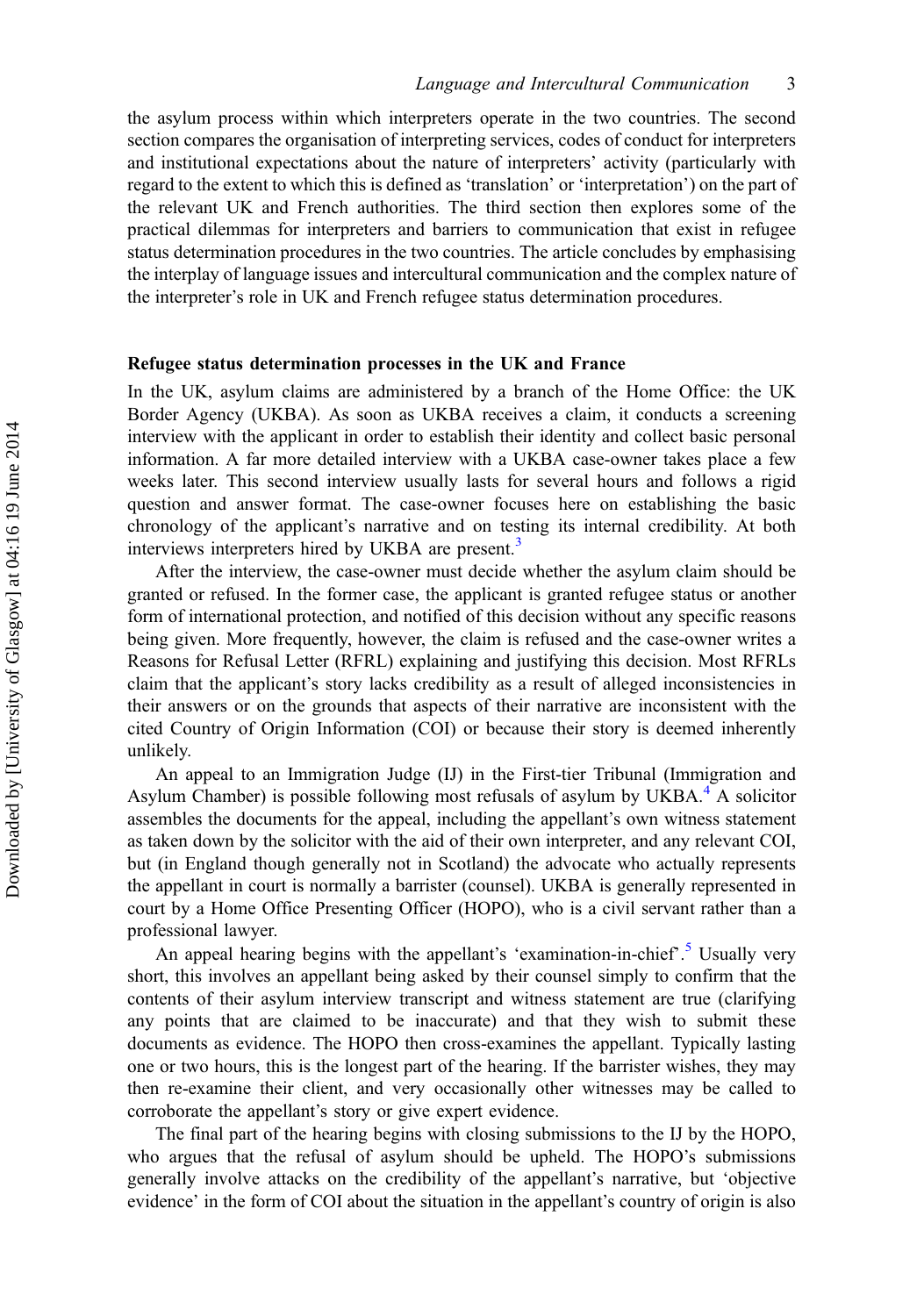cited, with the claim that it supports the UKBA's original decision. The appellant's barrister then attempts to rebut the credibility points and offers rival interpretations of the COI. After the hearing, the IJ produces a written determination announcing the decision and indicating how much weight has been given to each piece of evidence, including COI.<sup>[6](#page-13-0)</sup>

In France, asylum applications are examined in the first instance by the French Office for the Protection of Refugees and Stateless Persons [Office français de protection des *réfugiés et apatrides* (OFPRA)].<sup>[7](#page-13-0)</sup> Established in 1952, the OFPRA is a public institution endowed with legal personality as well as financial and administrative autonomy. It currently works under the authority (tutelle) of the French Ministry of the Interior (Ministère de l'intérieur).

After being received by the OFPRA, an asylum application is assigned to a caseworker (*officier de protection*) who, in most cases, subsequently interviews the applicant. Asylum interviews can vary considerably in length, but usually last between an hour and an hour and a half. They tend to be divided into two parts: in the first, the caseworker seeks to establish the applicant's identity and to collect other basic personal information; in the second, the focus is on the applicant's narrative and reasons for applying for asylum. With non-francophone applicants, either an interpreter is provided by the OFPRA or the caseworker conducts the interview directly in a language other than French. After the interview, the caseworker forwards a proposal to accept or reject the application to the head of their section (or division), the person responsible for signing the final decision. The applicant is then sent a letter informing them of the outcome of their application.

Appeals against the OFPRA's decisions can be made to an administrative court: the National Asylum Court [Cour nationale du droit d'asile (CNDA), known until 1 January 2008 as the Commission des recours des réfugiés (CRR)/Refugee Appeals Board]. Appellants are entitled to be assisted by a barrister (conseil) and an interpreter when their case comes before the CNDA. In advance of the actual hearing, a CNDA official (known as a *rapporteur*) writes a report that concludes with an opinion (*avis*) as to whether the appeal should be accepted or rejected, based on the current state of the case file.

At the CNDA, most appeals are heard by panels of three judges. In any one morning or afternoon session, a panel of judges may hear up to 13 different appeals. How long the examination of an individual case lasts varies, depending on its complexity and a number of other factors. However, the Cimade (Comité inter-mouvements auprès des evacuées), a French association that provides legal advice and other support to asylum seekers and refugees, observed 203 cases at the CNDA over a three-month period in 2009 and found that the average time taken to hear an individual appeal – including the report, which the rapporteur reads out at the start, and the barrister's statement – was 33 minutes (Cimade, [2010,](#page-14-0) p. 47). After the hearing, the three judges discuss all the appeals that have just come before them, deciding in each case whether to annul OFPRA's original decision (and therefore grant refugee status or subsidiary protection) or to reject the appellant's appeal against this decision. A letter is subsequently sent to the appellant, informing them of the outcome of their appeal.

#### Interpreting services, codes of conduct and institutional expectations

A distinction is usually drawn between 'interpretation', i.e. 'the oral transfer of meaning between languages', and 'translation', the 'process of transferring meaning from a written text in one language to a written text in another' (Colin & Morris, [1996](#page-14-0), p. 16). As indicated in the previous section, refugee status determination procedures in the UK and France usually require both the translation of written documents and the interpretation of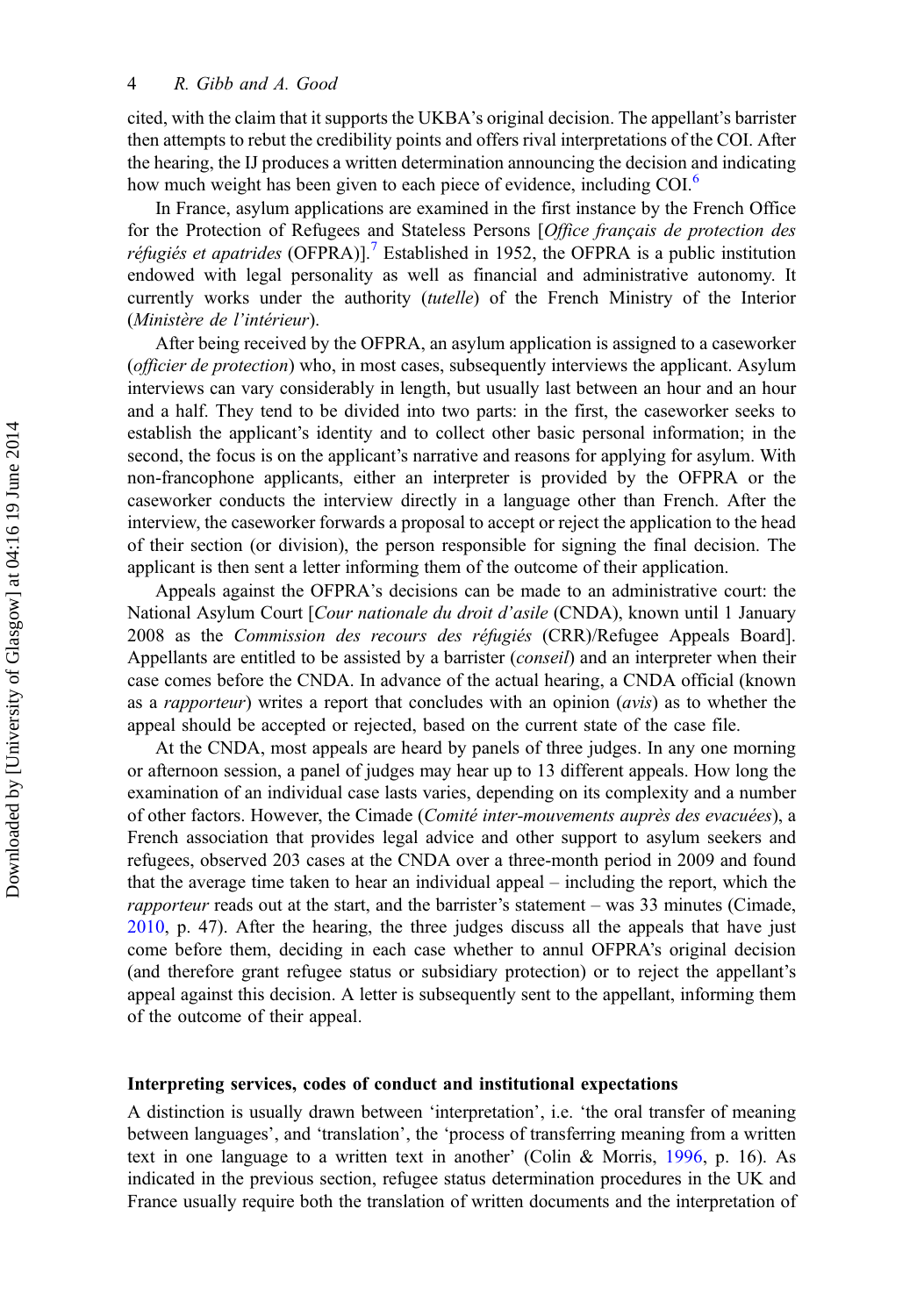oral exchanges in asylum interviews and appeals hearings. However, only the second of these forms of intercultural communication will be examined in the rest of this article. It is important to note before doing so that legal professionals in both countries also refer to 'interpretation', in the context of their own activities, as the process of determining the 'true meaning' of a legal text or document (Colin & Morris, [1996,](#page-14-0) p. 16; Cornu, [2007,](#page-14-0) p. 510). As Colin and Morris [\(1996,](#page-14-0) p. 17) explain, in their study of interpreters in the legal process in England and Wales, this frequently leads lawyers to insist in court that interpreters 'translate' rather than 'interpret' a speaker's utterances, by which they mean provide a literal or verbatim 'translation' (as opposed to an 'interpretation', in the legal sense). Colin and Morris [\(1996](#page-14-0), p. 17) point out, however, that 'word-for-word or literal translation often produces distorted communication', due partly to the fact that words depend for their meaning on how they are combined with other words within a given utterance; an understanding of this context is required for accurate translation and interpretation to be possible. Against this background, the remainder of the present section will describe and compare the provision of interpreting services and the expectations surrounding the interpreter's work (as reflected in codes of conduct) in the different administrative and legal settings associated with the UK and French asylum processes.

In England and Wales, following a 1993 recommendation by the Runciman Royal Commission on Criminal Justice, the National Register for Public Service Interpreters (NRPSI) was set up, together with a qualifying diploma examination in Public Service Interpreting. From 1997 onwards, a National Agreement required every interpreter working in courts to be registered with one of four professional bodies, all of which had codes of professional conduct<sup>[8](#page-13-0)</sup>: similar arrangements governed UKBA procedures. However, a January 2010 audit found that booking and payment arrangements were inefficient, quality assurance systems were inadequate, and some courts used outdated NRPSI lists or unregistered interpreters. The costs of the system were not clear. In August 2011 the Ministry of Justice (MoJ) therefore signed a four-year contract with a private company, Applied Language Solutions (ALS), following a competitive tendering process, and ALS began supplying interpreters to courts and tribunals from 30 January 2012. The initial months of this contract were dogged by complaints and controversy, however. Many experienced interpreters refused to work under the greatly reduced pay scales offered by ALS, and the MoJ itself admitted to an 'unacceptable' number of problems, such as failures to provide interpreters or provision of incompetent interpreters, leading to repeated adjournments (House of Commons Justice Committee [HCJC], [2013,](#page-14-0) pp. 5–11, 41n). By the end of February 2012, the MoJ was forced to allow courts to revert to the old system as an interim measure to avoid further interpreter-related delays. In October 2012, ALS was taken over and rebranded as Capita Translation and Interpreting, but complaints about pay rates and about the reduction or removal of travelling expenses have continued.

While the use of interpreters in French refugee status determination procedures is not a new phenomenon, a specific 'interpreting service' (service d'interprétariat) was only created at the CRR/CNDA in 1994 and at the OFPRA in 2001. In both cases, this was largely a response to an increase in the number of asylum applications and appeals received and of the languages spoken by asylum applicants. Since 2003, the provision of interpreters has been organised through a system of 'competitive tendering' (marchés publics), covering both the OFPRA and the CRR/CNDA. While 46% of asylum interviews at the OFPRA were conducted in the presence of an interpreter in 2003, this had risen to 82% in 2011 (OFPRA, [2011,](#page-15-0) p. 106, [2012](#page-15-0), p. 63). Not surprisingly, the cost of providing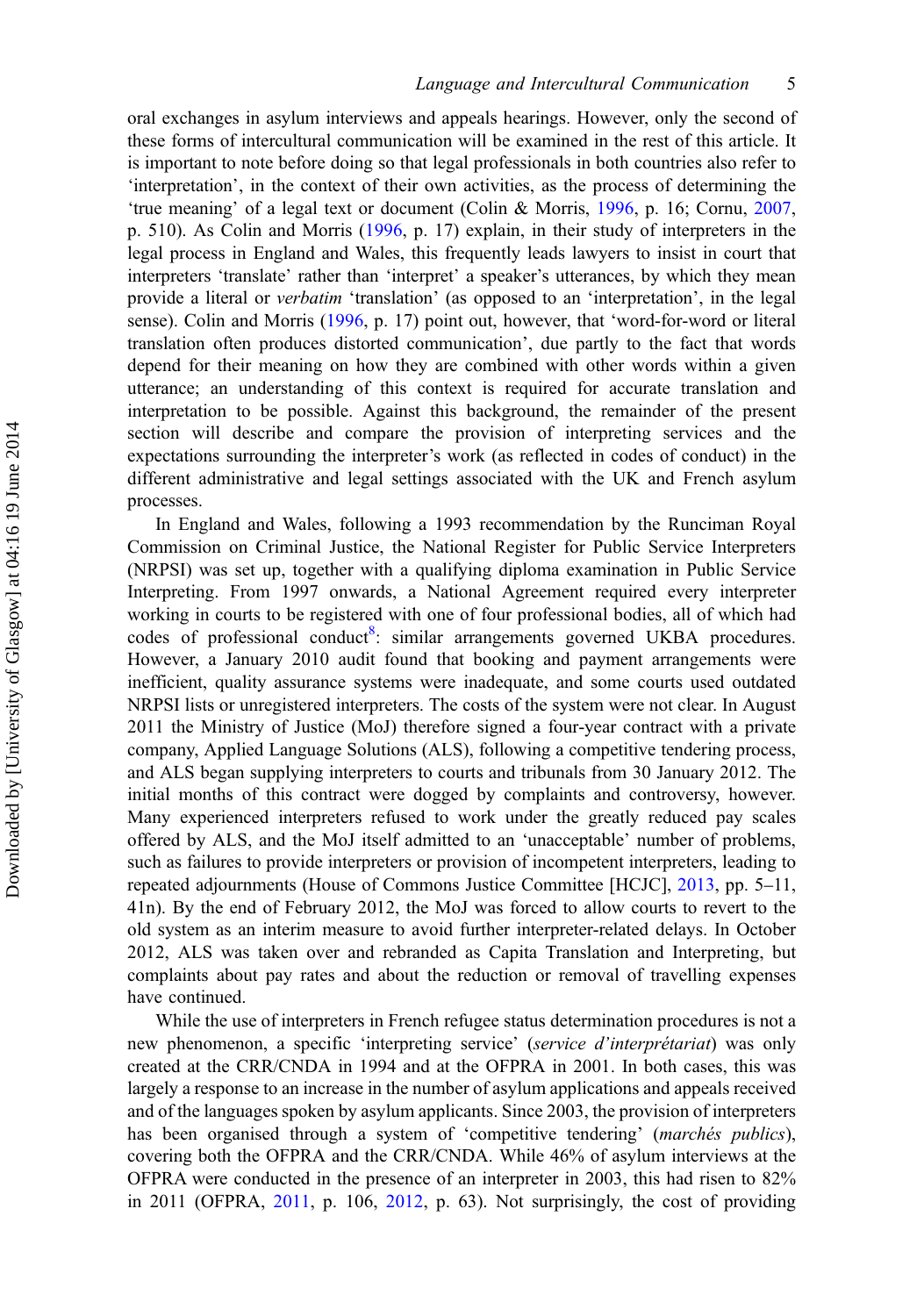interpreting services at the OFPRA has also increased, from 1.1M€ in 2005 to 2.4M€ in 2011 (OFPRA, [2007](#page-14-0), p. 38, [2012](#page-15-0), p. 59). At the CNDA, 95% of appellants are not French speakers (CRR, [2007](#page-14-0), p. 19), and the cost of interpreting services was  $1.1\text{M}\epsilon$  in 2008 although this is likely to have risen since then, as has been the case at the OFPRA [\(2009](#page-14-0), pp. 44, 50). In 2011, the OFPRA received 40,464 first applications, an increase of 9.6% compared to the previous year, while 31,983 appeals were lodged at the CNDA, a rise of 16.5% in one year (Conseil d'État, [2012,](#page-14-0) p. 33; OFPRA, [2012,](#page-15-0) p. 74).

Both UKBA's Central Interpreters Unit and the Tribunals Service have codes of conduct for the interpreters they use. While mostly concerned with general professional behaviour, the UKBA code does include a section on 'Accurate and Precise Interpretation'. Typically, this begins by stressing that interpreters must 'retain every single element of information that was contained in the original message, and interpret in as close verbatim form as English style, syntax and grammar will allow' (italics added).<sup>[9](#page-13-0)</sup> Similarly, the Tribunals Service's Handbook for Freelance Interpreters (2011) instructs interpreters to 'use the witness's exact words. If you cannot make a direct or exact interpretation, interpret it as accurately as possible in the witness's own words and then inform the Judiciary what the phrase means'; later, it re-emphasises 'Please do not … use an English expression or phrase which is not an exact translation of the witness's own words' (Henderson & Pickup, [2012,](#page-14-0) para. 34.24). What constitutes an 'exact translation' is left unclear.

In France, there is a code of conduct for interpreters at the CNDA but not at the OFPRA. The CNDA code (a copy of which is displayed on the wall of the interpreters' room at the Court) sets out the five 'duties' (*devoirs*) of interpreters working there: punctuality and diligence, impartiality and independence, neutrality, accuracy (la justesse de l'interprétation) and confidentiality (le secret professionnel). Although an equivalent document does not exist at the OFPRA, a number of 'basic rules' (règles élémentaires) for interpreters, such as neutrality, are written into the specification or tender documents (cahier des charges) used in the competitive tendering procedure through which the provision of interpreting services there (and at the CNDA) is organised (interview with Head of the Interpreting Service, OFPRA). Although a single system of competitive tendering covers interpreting services at the OFPRA and the CNDA, and the same interpreter may therefore be contracted to work at both institutions, what is expected of the interpreter in practice is not the same in the two settings. Semi-structured interviews conducted in 2008 and 2009 with the Head of the Interpreting Service at the OFPRA, her counterpart at the CNDA, interpreters working at the OFPRA and/or CNDA, OFPRA caseworkers and CNDA rapporteurs, as well as observation of asylum interviews and appeal hearings, highlighted a number of important differences.<sup>[10](#page-13-0)</sup> One of these relates back to the distinction between 'translation' and 'interpretation' introduced at the beginning of this section. Thus, the Head of the Interpreting Service at the OFPRA commented in the following way on the interpreter's role at the administrative institution:

Thus, the expectation at the OFPRA – and this was confirmed by interpreters interviewed for the research, as will be shown below – is that interpreters will 'translate' rather than

The interpreter – what I always say to interpreters – for me, interpreters here [i.e., at the OFPRA] – and it is not pejorative, on the contrary – are instruments of communication. And that is no small matter.  $(...)$  I explain to interpreters that their role is to **translate**<sup>[11](#page-13-0)</sup> (traduire), and I'm using this term translate (traduire) deliberately. Because you know that in French interpret (interpréter) can be something else. (…) So, the interpreters should translate. It's an essential role and it's not as simple as it might appear.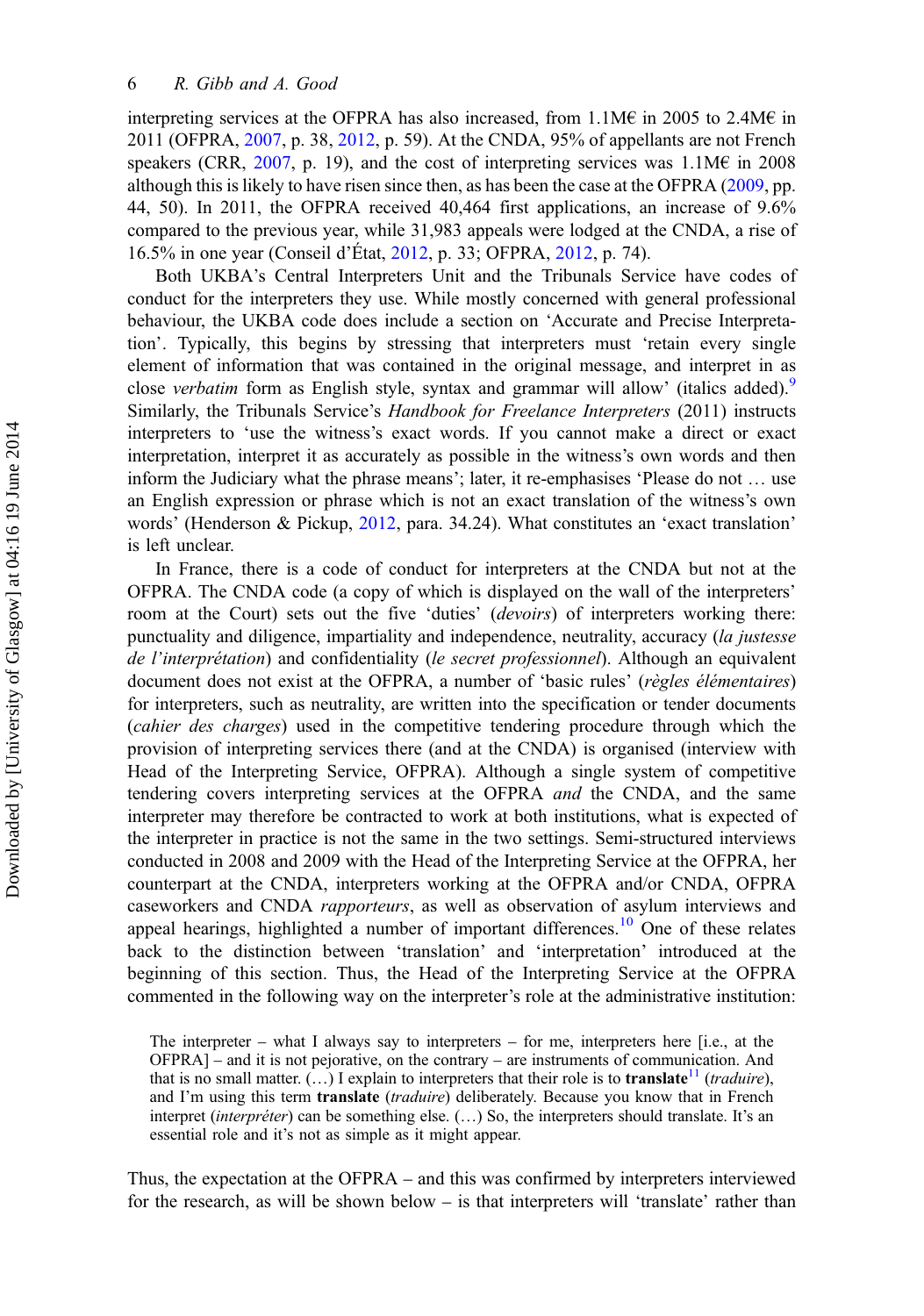'interpret' the speaker's words, in the sense of providing a word-for-word or verbatim translation. Although the OFPRA is an administrative institution and not a court, the perspective on the interpreter's role here appears similar to the one held by many lawyers in English and Welsh courts, as discussed above.

In contrast, what is expected of the interpreter at the CNDA, an administrative court, is not a literal or verbatim translation but instead the transmission of an equivalent message or meaning from one language to another. The following comment from the Head of the Interpreting Service at the CNDA makes this clear:

I am not sure that I ask them [i.e. interpreters] to do the same job (le même métier). At the Office [OFPRA], they want word-for-word, a word-for-word translation. What I ask them to do is to transcribe the meaning (sens) of what is said. (…) That is a fundamental difference.

A 25-page document entitled 'Interpreting at the Refugee Appeals Board: Code of Conduct and Organisation' (CRR, [2007](#page-14-0)), written by the Head of the Interpreting Service at the CNDA and distributed to all interpreters working at the Court, appears to make a similar distinction when it states that: 'The role of the translator<sup>[12](#page-13-0)</sup> is not to transcode (*n'est pas de* faire du transcodage) but rather to render the meaning (sens) contained in the appellant's discourse and in the questions asked by the panel of judges' (p. 14). This sentence is immediately followed by a paragraph in which it is emphasised that interpreters should not 'limit themselves to a mechanical translation (une traduction machinale) of the questions and answers' uttered by the various participants in the hearing, but must also attempt to reflect the 'nuances' contained in the questions asked by the judges when interpreting these for the appellant (p. 14).

Interpreters with experience of working at both the OFPRA and the CNDA confirmed that expectations with regard to their role were not the same at the two institutions. As one interpreter stated:

In fact, there is a huge difference. At the OFPRA, what we are asked for is more a translation, in the literal sense of the term, that is to say an almost literal translation of the asylum seekers' words. What we are asked for here [at the OFPRA] is really a translation of the words, practically an oral translation. They call it here  $-1$  like the expression very much  $$ brut de décoffrage. Décoffrage is when you make cement, and as soon as you remove [the framework or coffrage], you see exactly what is there. That is to say, they want to have the unprocessed material *(la matière brute)*. That's the first big difference. At the CNDA, it is more the case that we do oral interpretation.<sup>1</sup>

In other words, the interpreter at the OFPRA is generally called upon to provide a word-forword or *verbatim* translation of the asylum applicant's words that leaves them in a 'raw' or 'untreated' state, available for subsequent 'interpretation' by the caseworker. The situation is different at the CNDA, where accurate and precise interpretation is not equated with a literal translation of words from one language to another. There is thus a striking contrast between the two French institutions in this respect, whereas the expectations of their British counterparts appear broadly similar to each other.

From the users' perspective, it is worth noting, finally, that the MoJ in the UK has general guidance for criminal court staff on working with interpreters, but the Civil Procedure Rules say nothing whatever about this.<sup>[14](#page-13-0)</sup> Similarly, the Tribunal's Practice Directions and Practice Notes [\(www.justice.gov.uk/tribunals/practice;](http://www.justice.gov.uk/tribunals/practice) accessed 6 March 2013) do not discuss interpreters or how to work with them, even though judges are expected to assess their performance after every hearing.<sup>[15](#page-13-0)</sup> However, its Guidance Notes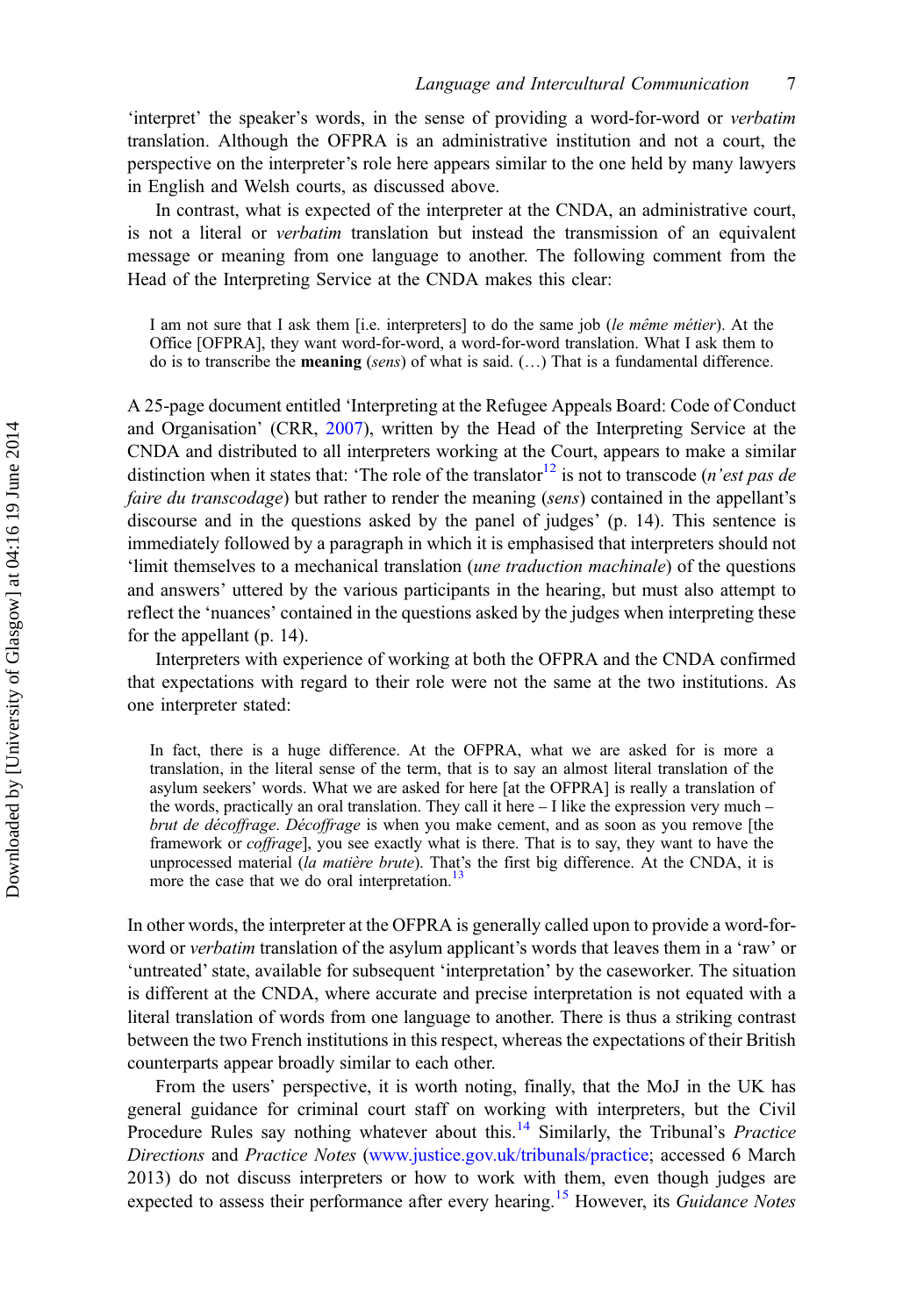do provide a script for IJs to follow when explaining the interpreter's role to the appellant and establishing that the appellant and the interpreter understand one another. Rather oddly, the (very basic) checking of mutual comprehension is left right to the end of this script, *after* the judge has explained the structure of the hearing and the role of the interpreter, all of which have to be translated even though it has yet to be confirmed that the appellant understands it.[16](#page-13-0) Another guideline states that if applicants are unrepresented in court, which is increasingly common following cuts to legal aid, requirements of fairness may entail the interpreter reading out the asylum interview transcript, RFRL, and other case documentation to them, possibly in full, while 'Summaries of the objective evidence may be prepared in advance to be translated to the appellant in Court'.<sup>[17](#page-13-0)</sup> The guidance does not say whose responsibility it is to prepare such summaries. Guidance for lawyers on working with court interpreters in asylum hearings is given in the Immigration Law Practitioners Association's Best Practice Guide (Henderson & Pickup, [2012](#page-14-0), chap. 34). Unlike the other UK documents mentioned, this discussion does reveal an awareness of the limitations of even the most competent interpretation, especially when, as is invariably the case, different interpreters have been used at each stage of the refugee status determination process (Henderson & Pickup, [2012,](#page-14-0) paras. 34.4–34.8).

### Fragmented narratives, interpreting dilemmas and barriers to communication

At all the different stages described in the previous sections the interposition of interpreters creates barriers to communication, irrespective of their competence. For example, in the UK each of the various codes and guidance stresses the need for asylum applicants to answer questions in short phrases or sentences, so that these can be fully translated. While it is of course important that everything an applicant says is communicated to their interlocutor, this fragmentation of the narrative introduces limitations of its own, as interpreters themselves are fully aware; they also know that questioners turn these limitations to their own advantage. As one interpreter commented:

People are discouraged from talking, and the interpreter is always made the excuse for that; you know, that you need to give short answers so that the interpreter can translate? That is another constraint brought on by the interpretation process itself … and it works in the favour of the Home Office because people do not speak like that naturally, and they will lose track; they will say less than they mean to say simply because they have to break it down. I've seen it on their faces; they just give up, you know? They try to do it for a bit and then they give up. And let's not forget, the interpreter has practice at doing this, so do the Presenting Officers, so do the judges, so do the lawyers, but the asylum applicant doesn't. He's the only one who comes to this all fresh and raw and natural, and the flow of speech, when it's constrained like that, very often dries up.

While this applies to the entire asylum process, its different stages do vary in practice in terms of the restrictions that interpreters themselves are under. When comparing screening and substantive interviews, one interpreter with more than a decade of experience in Home Office work stated:

With the substantive interview ... the interpreter isn't supposed to intervene all that much, whereas in a screening interview it's okay to intervene because it's just collecting the data. It's less formal. I think the interviewing officers are taking the substantive interview more seriously in the sense that there's more important stuff to talk about. They know the screening interview is just provisional, and they often stop people from talking, 'No, not now, not now, you're going to tell me later, you're going to tell me later'. So that is done in quite a hurry.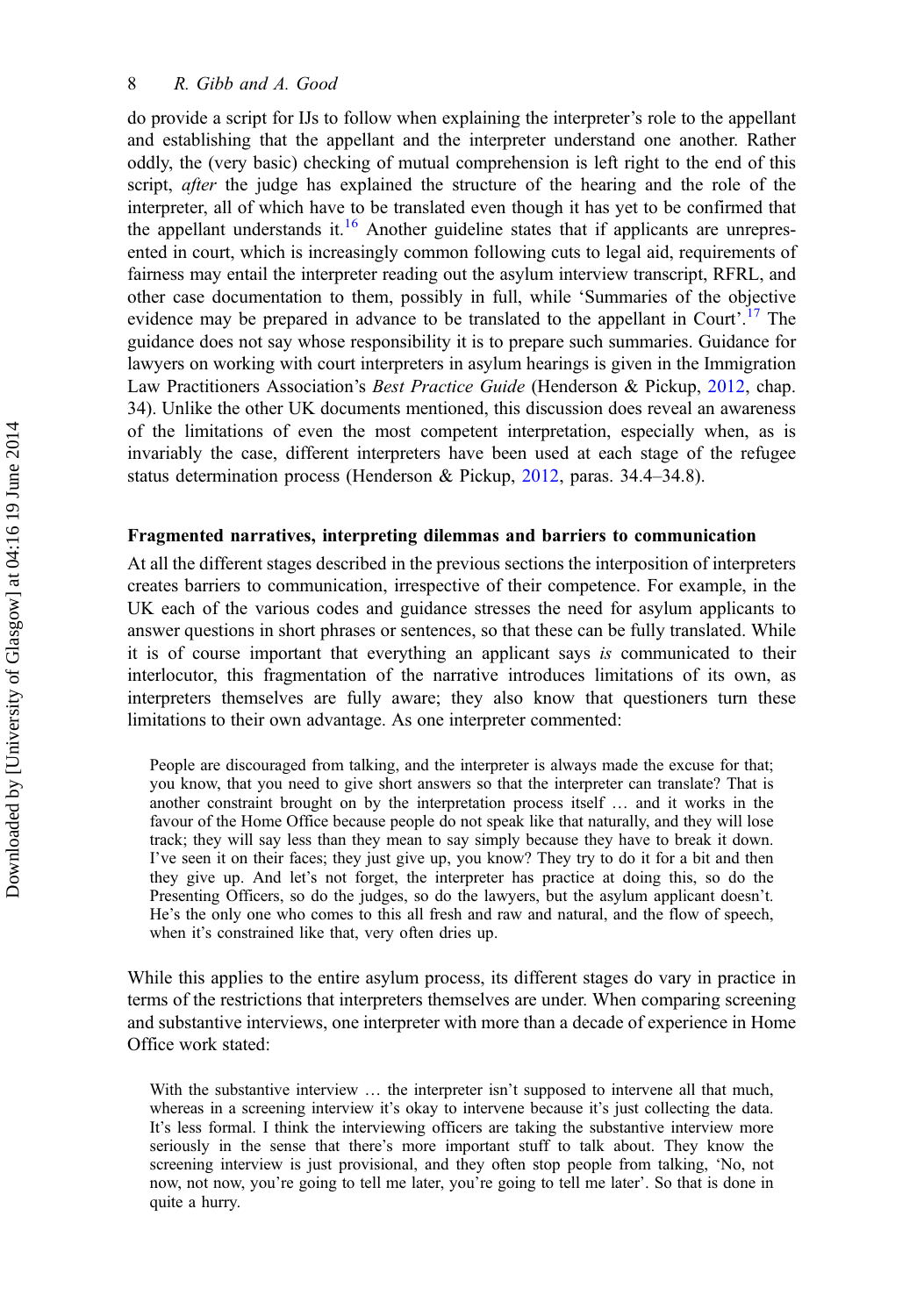Whereas those assignments both involve almost entirely the consecutive interpretation of questions and answers, at hearings themselves the interpreter is also supposed to provide the appellant with whispered simultaneous interpretation of dialogue involving other participants. Often this does not happen, however, not least because it is extremely demanding for interpreters to have to work continuously for such long periods, especially when required to switch to and fro between consecutive and simultaneous modes. Even when they do attempt this judges sometimes ask them to stop, as they find it distracting.

The various UK codes and guidelines also specify that interpreters should, as the Tribunal's Handbook puts it, 'endeavour to reflect the type of language that is being used, whether it is simple, formal, colloquial etc.' (Henderson & Pickup, [2012,](#page-14-0) para. 34.24). This may place the interpreter in a quandary when appellants speak ungrammatically, rudely or colloquially<sup>18</sup>:

That's a dilemma. I find myself actually (laughs) brushing up [their] speech because I certainly don't want to come across as a bad interpreter and it can be believed that it is me who is making the grammatical errors.<sup>[19](#page-13-0)</sup> And also, for me, it is difficult to interpret in a different register to the one I usually speak in. I realised that for a long time I did that, when interpreting for [one particular minority group] at the Home Office. I would use polysyllabic words … and then I thought, hang on, these people are going to go to appeal and the way they speak is going to come across so, so disjointed from how they came across in the asylum interview. What's that going to do to their credibility?

In addition to having possible implications for perceptions of the credibility of an appellant's narrative, differences in the register of speech employed by participants in the hearings constitute potential barriers to communication and pose further challenges for interpreters. The need for interpreters sometimes to adapt the wording of questions in order to ensure effective communication is explicitly acknowledged in the code of conduct for interpreters at the CNDA in France. Under the heading 'The Accuracy of Interpretation', it is stated that:

[The Interpreter] must behave in a useful and positive manner: to the extent that is strictly necessary for the expression of justice, the interpreter is authorized to adapt their language and to reformulate the questions when the appellant has a level of language that is less sophisticated (moins élaboré) or in the case of incomprehension.

The following extract from an interview with an interpreter who had experience of working at both the OFPRA and the CNDA provides some examples of this kind of adaptation:

Interpretation at the Court is more difficult, technically speaking. Why? Because you must remain faithful to the translation, to the appellant's words, but at the same time you must make a dialogue possible. Now, on the one hand I have judges who have a string of qualifications (*qui ont fait bac plus 36*) and on the other peasants, fishermen, farmers, people who don't know *anything* about the system in their country and even less about the system in France. So, for example, if I'm asked to translate 'Were you arrested and kept in police custody (arrêté en garde à vue)? Were you brought before an examining magistrate (déféré devant un juge d'instruction)?' I can translate that to the person, absolutely, but they won't understand a thing. Do you see? Therefore, while remaining faithful to what was meant and to the words, I have to adapt my language in such a way that it is understood, because if the legal dialogue (le dialogue judiciaire) is not possible, I'm not being of use. (…) [At the OFPRA] they don't want this adaptation; they want the raw material (ils veulent du brut).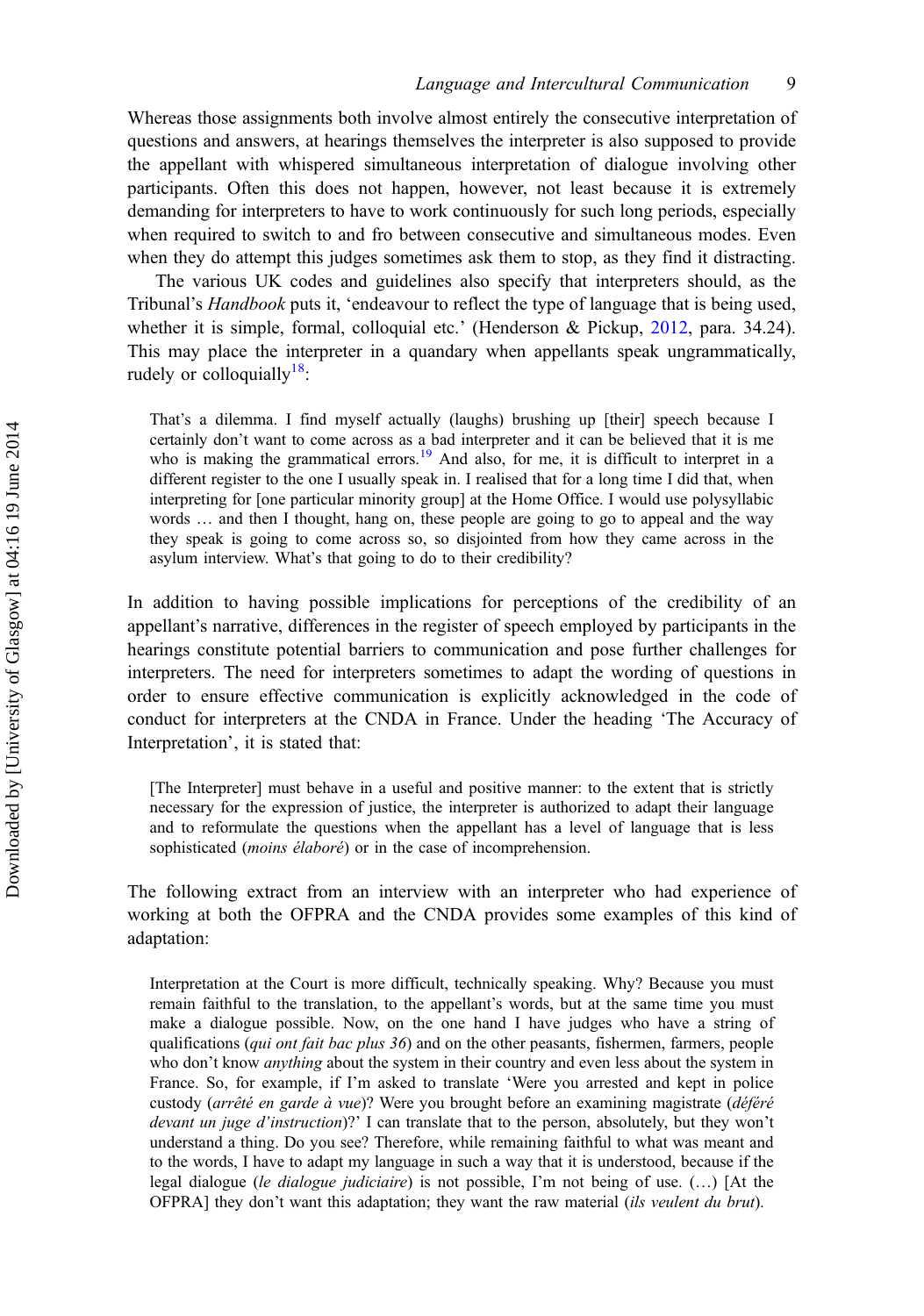This highlights the fact that while there is often an institutional requirement or expectation that the interpreters will be 'invisible',  $^{20}$  $^{20}$  $^{20}$  the latter's role in practice is often that of 'an active verbal participant' (Berk-Seligson, [2002](#page-14-0), p. 64) in the interactions that take place in UK and French asylum interviews and appeal hearings.

The issue of the interpreter's role can be explored further by returning to the UK guidelines and codes of conduct discussed earlier. These stress that the interpreter's task is to provide verbatim or 'exact' translation and that they must not, as the UKBA code of conduct puts it:

ask the interviewee what they mean by a particular answer … try to anticipate what the interviewer or interviewee is trying to say or give an answer other than what is being said (or) let your own experience or views get in the way of how you interpret the evidence.

The assumption here, very clearly, is that the interpreter's own understanding of what the interviewee means to say is to be suppressed because it will 'get in the way' of the desired verbatim translation.

Such naivety about the translation process is of course not confined to legal contexts. However, its stress here seems partly also to reflect the centrality of language to the entire legal process. As Wadensjö argues, building upon Morris's work cited earlier (and also Morris, [1995\)](#page-14-0):

established legal systems show little or no readiness to acknowledge the interpreter-mediated situation as essentially different from the ordinary, monolingual one, and the court interpreter's task as truly interpretive. Instead, the court interpreter is defined as a disembodied mechanical device. (Wadensjö, [1998](#page-15-0), p. 74)

This, she argues, is partly because law itself, as performed in court, depends so heavily on the skilful manipulation of language by lawyers and its incompetent or untrained use by those under cross-examination (which will almost certainly be portrayed in asylum contexts as damaging their credibility). As Atkinson and Drew [\(1979](#page-14-0)) pointed out in their seminal study of courtroom dialogue, cross-examination seeks to 'to challenge or blame the witness' by getting them to agree to the 'facts' progressively brought out during the questioning (pp. 105, 106). Both questions and answers are moulded by expectations over what the interlocutor will say next. For example, barristers expect that their accusations will produce denials, and try to turn that expectation to advantage by choosing forms of words such that witnesses damage their standing or credibility whatever answers they give ('when did you last beat your wife?'). Witnesses themselves may respond by 'hedging' to mitigate any potential admission; instead of a simple 'yes', they reply 'I suppose so'. These processes become far more difficult for lawyers when they are forced to work through interpreters, and legal efforts to limit and 'mechanise' the interpreter's role can be seen as attempts to maintain as far as possible the hegemony of the examining lawyer. Thus, as Wadensjö ([1998\)](#page-15-0) notes:

it would obviously be a challenge to the court if interpreters were … allowed to clarify an attorney's deliberately ambiguous question. It would be a threat to the system if interpreters were allowed to improve the image of witnesses … by rendering eloquently and precisely statements which were originally voiced carelessly and imprecisely. (p. 75)

On the other hand, the UK Tribunal's Handbook for Freelance Interpreters also provides potentially contradictory guidance: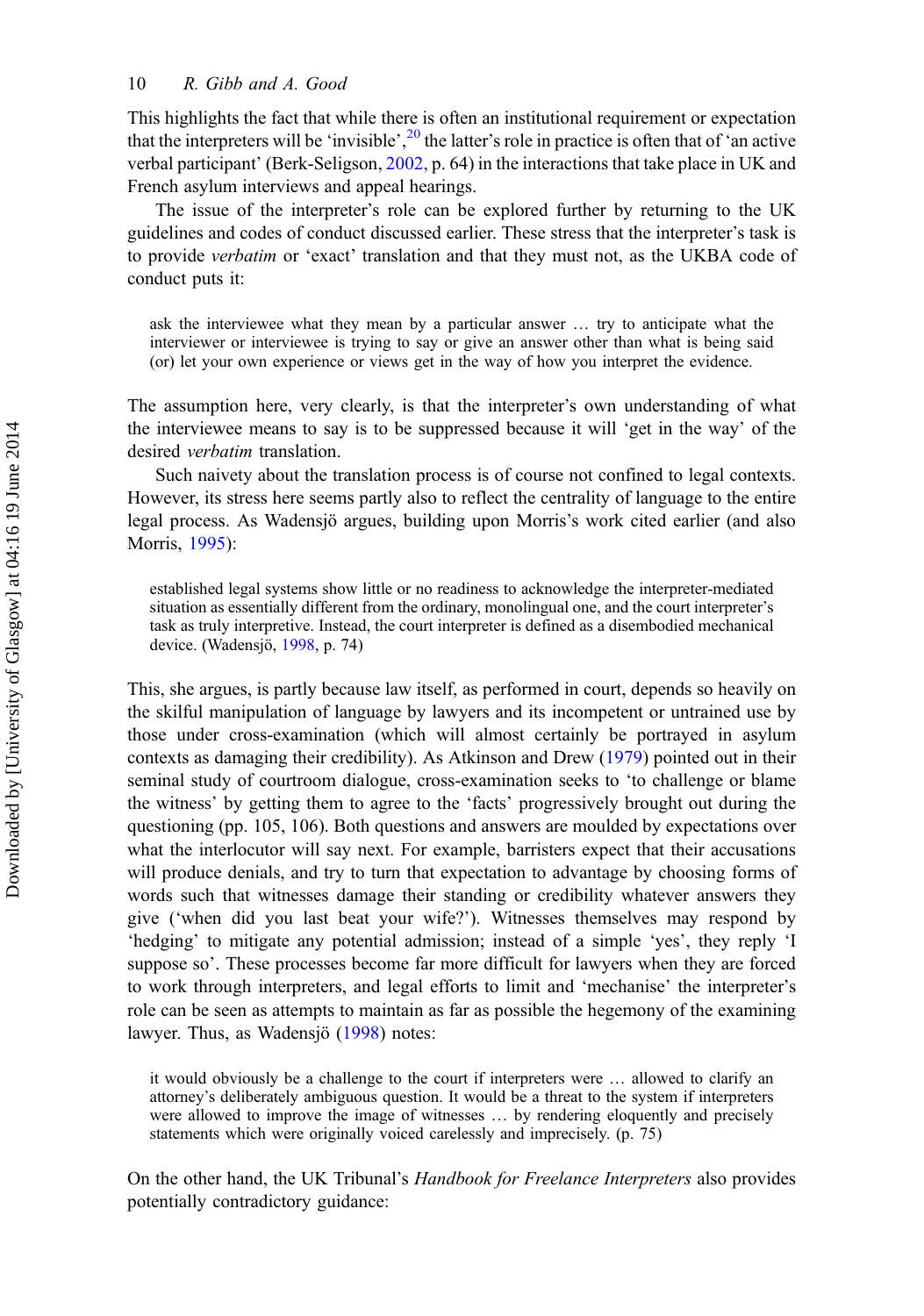You may intervene at the hearing for the following reasons: to seek clarification if you have not fully understood what [has] been asked to interpret; to alert the Judiciary that although the interpretation was correct, the question or statement may not have been understood; to alert the court to a possible missed cultural inference – such as when an item of information has not been stated but knowledge of which has been assumed. (in Henderson & Pickup, [2012,](#page-14-0) para. 34.24; their gloss)

Clearly then, interpreters constantly have to use their judgement over whether to 'intervene' and explain that a misunderstanding or missed inference may have occurred. Not surprisingly, they differ greatly in the extent to which they do this in practice. Their behaviour is likely to reflect not only their own personal shyness or ebullience but also the professional stress upon self-effacement. They also know very well that if they intervene in this way too often, this is likely to be attributed to their incompetence rather than their alertness and sensitivity.

Missed social and cultural inferences are rendered more likely by what Rycroft labels the 'silent actors' in asylum hearings, namely, the legal elements of refugee law that motivate particular questions but of which the appellant is usually unaware. For example, a person is only recognised as a genuine refugee if they have first exhausted all avenues of domestic protection, so they are almost always asked about relocating within their own country:

Thus the ubiquitous question is: 'Have you tried to move to a different part of Romania?' Many applicants say, 'No, because the police are hand in hand.' The fact that they did not attempt to relocate will count against them, although, had the applicants known where the question was aiming, they may have explained that in Romania the police keep centralised records, and that in order to move away one has to request a residence visa from the police. (Rycroft, [2005,](#page-15-0) p. 241)

As an experienced legal interpreter who is herself Romanian, Rycroft is fully aware of this unspoken contextual background, both the legal reasons for the question and the relevant information missing from the appellant's answer. The dilemma for her is whether to interpose her own explanation. Some judges will accept such behaviour by an interpreter, at least occasionally, but they are more likely to rebuke her for exceeding her duties by giving evidence as though she were herself a witness.

Elsewhere, one of us gave a lengthy example involving an exceptionally proactive Farsi interpreter, showing how his own interpolations frequently helped the court by clarifying the appellant's answers, but also sometimes disrupted it, to the extent even of 'correcting' lawyers questions and – on one occasion – actually subverting the normal order of proceedings (Good, [2007,](#page-14-0) pp. 167–169, 177–178). The excerpts cited there also illustrated that there are certain matters, such as dates in non-Western calendars, or kin terms where kinship itself is structured very differently, that are inherently impossible to translate exactly or verbatim (see also Kalin, [1986](#page-14-0)). Different interpreters, or the same interpreter on different occasions, may offer differing but equally valid English (or French) equivalents, creating, purely as an artefact of interpretation, the impression that the appellant is confused and possibly untruthful.

# Conclusion

Interpreters play a crucial role in facilitating intercultural communication in the context of asylum interviews and appeal hearings in countries such as the UK and France that are signatories to the 1951 Refugee Convention. As this article has highlighted, however, their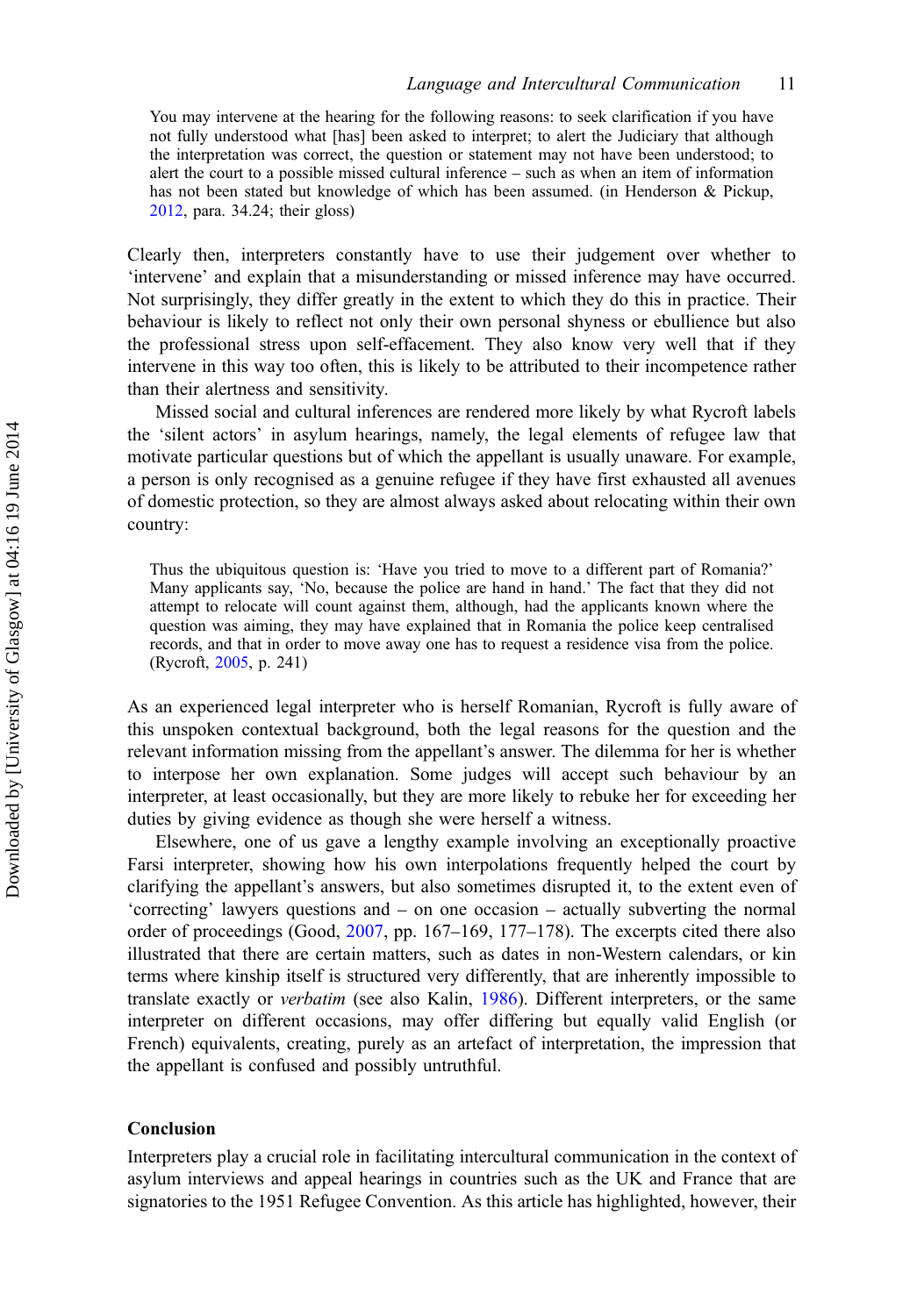#### <span id="page-12-0"></span>12 R. Gibb and A. Good

task is a complex one. First, the institutions in which they work sometimes have differing expectations as to the nature of their activity (e.g. providing a literal/verbatim translation or transmitting the 'meaning' of messages from one language to another), and these shape the definition of 'appropriate communication' in the particular contexts concerned. Second, institutional codes of conduct or guidance for interpreters can provide potentially contradictory advice, confronting them with dilemmas and requiring them to exercise their judgement on a range of matters. The latter include whether or not to intervene to explain a cultural misunderstanding, how to negotiate different registers of speech without potentially damaging the perceived credibility of an applicant's or appellant's narrative and how to 'adapt' or reformulate questions (and answers) in order to ensure effective communication between the parties involved. Third, the fragmentation of applicants' or appellants' narratives that results from their having to answer questions in short phrases or sentences introduces barriers to communication and imposes restrictions on even the most competent of interpreters (as well as on the other parties involved in the process). Despite these constraints, interpreters are active participants in the often multilingual and intercultural exchanges that take place in asylum interviews and appeal hearings, although the mechanistic views of interpretation and ideas about the 'invisibility' of the interpreter that are sometimes (but not always, as has been emphasised) found in these legal and administrative contexts can obscure this fact.

#### Acknowledgements

Robert Gibb is grateful to François Bernard (former president, National Asylum Court, France) and Jean-François Cordet (former director general, French Office for the Protection of Refugees and Stateless Persons) for granting him permission to conduct interviews with staff at the two institutions; to Vera Zederman (director, Legal Information Centre, National Asylum Court, France), Pascal Baudouin and Myriam Djegham (Research and Communication Service, French Office for the Protection of Refugees and Stateless Persons) for arranging interviews with staff; and to the individual members of staff who agreed to be interviewed. All errors and omissions are the sole responsibility of the authors.

#### Funding

The research was supported by AHRC [grant number AH/E50874X/1] under its Diasporas, Migration and Identities Programme.

#### **Notes**

1. In the 'Amended proposal for a Directive of the European Parliament and of The Council on common procedures for granting and withdrawing international protection status (Recast)  $(1.6.2011)$ <sup>'</sup>, Article 13.3(c) has been recast as follows:

[Member States shall] select a competent interpreter who is able to ensure appropriate communication between the applicant and the person who conducts the interview. The communication shall take place in the language preferred by the applicant unless there is another language which he/she understands and in which he/she is able to communicate clearly. Wherever possible, Member States shall provide an interpreter of the same sex if the applicant so requests. (Article 15.3(c) of the 'Amended Proposal')

- 2. On this final issue, by contrast, case law in the UK has emphasised that appellants should not be required to give evidence in a language other than the first or preferred language ([Kaygun v.](#page-14-0) [Secretary of State for the Home Department](#page-14-0)).
- 3. For more details on the UK process and the importance of credibility, see Good ([2011a](#page-14-0), [2011b](#page-14-0)). The two kinds of interviews have been nicely described, from an interpreter's perspective, by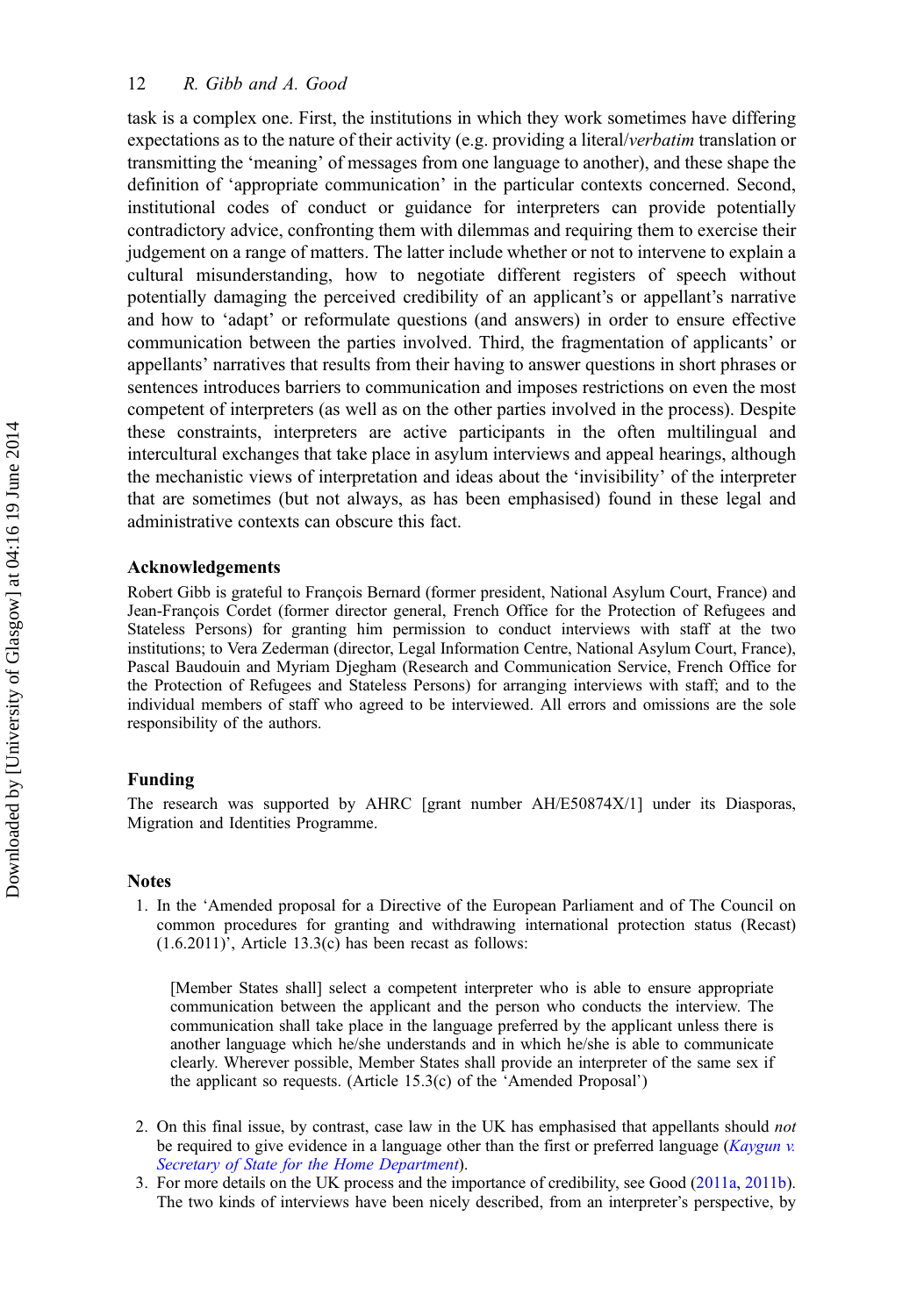<span id="page-13-0"></span>Rycroft ([2005,](#page-15-0) pp. 227–232). There is also a 'fast track' process (not described here) involving less scrutiny and procedural short cuts.

- 4. The organisational structure of the immigration courts and the titles given to IJs have changed several times in recent years, but the format of the actual appeal hearings has not changed.
- 5. Interpreters at appeal hearings are hired by the Ministry of Justice, as discussed in the following section.
- 6. Subsequent appeals to higher tribunals or courts are limited to matters of law, and although the boundary between law and fact is often hazy in asylum claims, there is mostly no fresh evidence at these later hearings. Consequently the applicants themselves rarely attend and no provision is normally made for interpretation.
- 7. For more detailed accounts of refugee status determination procedures in France, see Cimade ([2010\)](#page-14-0) and Gibb and Good ([2013,](#page-14-0) pp. 295–297).
- 8. These were NRPSI, the Chartered Institute of Linguists, the Institute of Translation and Interpreting and the Association of Police and Court Interpreters.
- 9. The UKBA code appears to date from 2008. See [www.ukba.homeoffice.gov.uk/sitecontent/](http://www.ukba.homeoffice.gov.uk/sitecontent/documents/policyandlaw/asylumprocessguidance/relateddocuments/Theasyluminterview/conductingtheasylumintervie2.pdf?view=Binary) [documents/policyandlaw/asylumprocessguidance/relateddocuments/Theasyluminterview/conduc](http://www.ukba.homeoffice.gov.uk/sitecontent/documents/policyandlaw/asylumprocessguidance/relateddocuments/Theasyluminterview/conductingtheasylumintervie2.pdf?view=Binary)[tingtheasylumintervie2.pdf?view=Binary](http://www.ukba.homeoffice.gov.uk/sitecontent/documents/policyandlaw/asylumprocessguidance/relateddocuments/Theasyluminterview/conductingtheasylumintervie2.pdf?view=Binary) (accessed 6 March 2013).
- 10. Although it will not be discussed here, one difference is that a 'swearing in' ceremony for new interpreters (*assermentation*), at which an oath is administered (valid only for the CNDA), is held annually at the CNDA (an administrative court), whereas no equivalent procedure occurs at the OFPRA (an administrative institution).
- 11. Bold is used here, and in subsequent extracts from interviews, to indicate words emphasised by the speaker. All extracts from interviews conducted in French that are reproduced in this article have been translated by the first author.
- 12. The words 'translator' and 'translation' are sometimes used in this document when it is a question of the interpretation of oral exchanges rather than the translation of texts.
- 13. Another interpreter who had worked at both institutions expressed the difference in expectations as follows: 'The [OFPRA] case-workers insist on a much more literal translation, whereas at the Commission [CNDA] we are allowed to reformulate the words in order to make them, you could almost say, clearer in fact'.
- 14. For criminal court guidance, see [http://rpsi.name/docs/interpreters\\_good\\_practice\\_guide%20sept](http://rpsi.name/docs/interpreters_good_practice_guide%20sept10.pdf) [10.pdf;](http://rpsi.name/docs/interpreters_good_practice_guide%20sept10.pdf) for the Civil Procedure Rules, see [www.justice.gov.uk/courts/procedure-rules/civil/rules](http://www.justice.gov.uk/courts/procedure-rules/civil/rules) (both accessed 7 March 2013).
- 15. They are asked to assess 'Overall standard of English; Comprehension; Fluidity; Overall standard of interpretation; Appropriate body language/tone of voice; Adherence to Tribunal Service protocol; Professionalism', but clearly an IJ 'will have no way of judging the real standard of interpretation unless he is familiar with the language in which the witness is giving evidence' (Henderson & Pickup, [2012,](#page-14-0) para. 34.21). In France, judges at the CNDA were asked to provide a similar assessment of interpreters over the course of a month in 2008.
- 16. See [www.justice.gov.uk/downloads/tribunals/immigration-and-asylum/lower/GuideNoteNo3.pdf](http://www.justice.gov.uk/downloads/tribunals/immigration-and-asylum/lower/GuideNoteNo3.pdf) (accessed 6 March 2013).
- 17. See [www.justice.gov.uk/downloads/tribunals/immigration-and-asylum/lower/GuideNoteNo3.pdf](http://www.justice.gov.uk/downloads/tribunals/immigration-and-asylum/lower/GuideNoteNo3.pdf) and [www.justice.gov.uk/downloads/tribunals/immigration-and-asylum/lower/GuidanceNote.pdf](http://www.justice.gov.uk/downloads/tribunals/immigration-and-asylum/lower/GuidanceNote.pdf) (accessed 6 March 2013).
- 18. This of course applies to all participants in the hearing, not just the appellant. This is extremely demanding; as Rycroft [\(2005](#page-15-0)) notes, 'the interpreter will interpret what is said by four different parties and must maintain consistency with the tone and demeanour of each one … like an actor playing several roles' (pp. 233–234).
- 19. See Pöllabauer ([2004,](#page-15-0) pp. 163–168) for a discussion of 'face-saving strategies' in asylum interviews.
- 20. For example, while the document 'Interpreting at the Refugee Appeals Board: Code of Conduct and Organisation' distances itself from a mechanistic view of interpretation, as noted above, it nevertheless states that: 'A good interpreter should pass unnoticed (Un bon interprète doit passer *inaperçu*)' (CRR, [2007](#page-14-0), p. 14). The problematic nature of ideas about the 'invisibility' of the translator has been extensively discussed in the literature (see, for example, Venuti, [2008](#page-15-0)).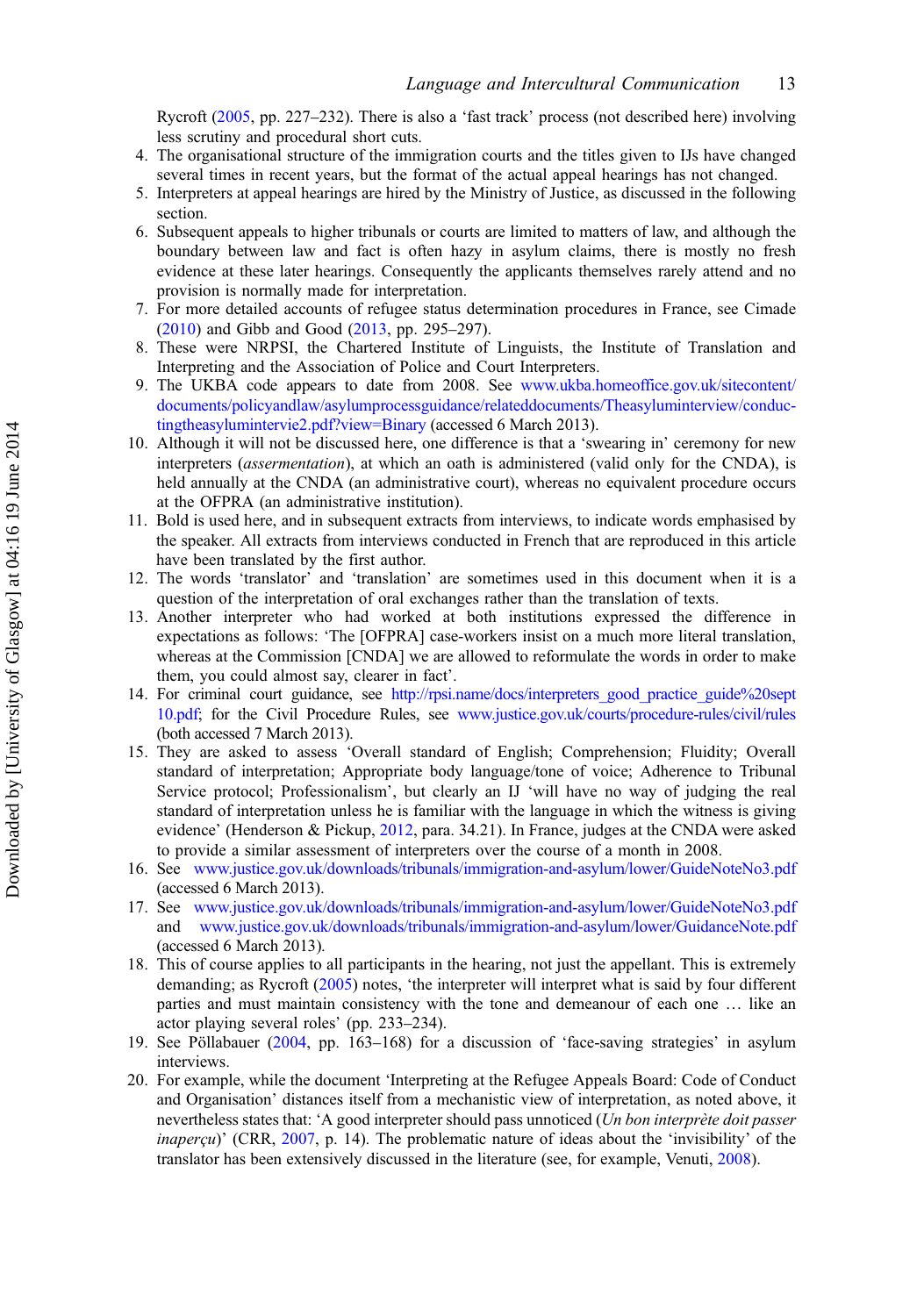#### <span id="page-14-0"></span>Notes on contributors

Robert Gibb is a Lecturer in the School of Social and Political Sciences at the University of Glasgow. He has conducted research on the antiracist movement in France and, more recently, a comparative study of asylum processes in the UK and France (with Anthony Good). Recent publications include: 'Do the facts speak for themselves? Country of origin information in French and British refugee status determination procedures'. International Journal of Refugee Law, 25, 291–322 (2013, co-authored with Anthony Good).

Anthony Good is Emeritus Professor of Social Anthropology at the University of Edinburgh, and was formerly head of its School of Social and Political Science. His research interests cover South India and Sri Lanka, focusing on kinship and religion. He frequently acts as an expert witness in asylum appeals involving Sri Lankan Tamils. His recent research concerns uses of expert evidence in British asylum courts and (with Robert Gibb) a comparative study of asylum processes in the UK and France. Recent publications include Worship and the Ceremonial Economy of a Royal South Indian Temple (2004) and Anthropology and Expertise in the Asylum Courts (2007).

#### References

- Atkinson, J. M., & Drew, P. (1979). Order in court: The organisation of verbal interaction in court settings. London: Macmillan.
- Berk-Seligson, S. (2002). The bilingual courtroom: Court interpreters in the judicial process. Chicago, IL: University Press.
- Cimade. (2010). Voyage au centre de l'asile: Enquête sur la procédure de détermination d'asile [Voyage to the centre of asylum: An investigation into the asylum determination procedure]. Paris. Retrieved from <http://www.cimade.org/publications/39>
- Colin, J., & Morris, R. (1996). Interpreters and the legal process. Winchester: Waterside Press.
- Commission des recours des réfugiés. (2007). L'interprétariat à la Commission des recours des réfugiés: Les règles de déontologie et l'organisation [Interpreting at the Refugee Appeal Board: Code of conduct and the organisation]. Paris: CRR.
- Conseil d'État. (2012). Le Conseil d'État et la justice administrative en 2011 [The Council of State and Administrative Justice in 2011]. Retrieved from [http://www.conseil-etat.fr/bilan](http://www.conseil-etat.fr/bilan-activite2011/)[activite2011/](http://www.conseil-etat.fr/bilan-activite2011/)
- Cornu, G. (2007). Vocabulaire juridique [Legal vocabulary] (8th ed.). Paris: Quadrige/PUF.
- Gibb, R., & Good, A. (2013). Do the facts speak for themselves? Country of origin information in French and British refugee status determination procedures. International Journal of Refugee Law, 25, 291–322. doi:[10.1093/ijrl/eet015](http://dx.doi.org/10.1093/ijrl/eet015)
- Good, A. (2007). Anthropology and expertise in the asylum courts. London: Routledge/Clarendon.
- Good, A. (2011a). Tales of suffering: Asylum narratives in the refugee status determination process. West Coast Line, 68, 80–89.
- Good, A. (2011b). Witness statements and credibility assessments in the British asylum courts. In L. Holden (Ed.), Cultural expertise and litigation: Patterns, conflicts, narratives (pp. 94–122). London: Routledge.
- Henderson, M., & Pickup, A. (2012). Best practice guide to asylum and human rights appeals. Retrieved from [http://www.ein.org.uk/bpg/contents.](http://www.ein.org.uk/bpg/contents)
- House of Commons Justice Committee. (2013). Interpreting and translation services and the Applied Language Solutions contract (HC 645). London: Stationery Office.
- Kalin, W. (1986). Troubled communication: Cross-cultural misunderstandings in the asylum-hearing. International Migration Review, 20, 230-241. doi:[10.2307/2546033](http://dx.doi.org/10.2307/2546033)
- Kaygun v. Secretary of State for the Home Department, 17213, 29 March 1998.
- Morris, R. (1995). The moral dilemmas of court interpreting. The Translator, 1(1), 25-46. doi[:10.1080/13556509.1995.10798948](http://dx.doi.org/10.1080/13556509.1995.10798948)
- Office français de protection des réfugiés et apatrides. (2007). Rapport d'activité 2006 [Annual Report 2006]. Retrieved from [http://www.ofpra.gouv.fr/documents/rapport\\_Ofpra\\_2006.pdf](http://www.ofpra.gouv.fr/documents/rapport_Ofpra_2006.pdf)
- Office français de protection des réfugiés et apatrides. (2009). Rapport d'activité 2008 [Annual Report 2008]. Retrieved from [http://www.ofpra.gouv.fr/documents/Rapport\\_Ofpra\\_2008\\_com](http://www.ofpra.gouv.fr/documents/Rapport_Ofpra_2008_complet_BD.pdf)[plet\\_BD.pdf](http://www.ofpra.gouv.fr/documents/Rapport_Ofpra_2008_complet_BD.pdf)